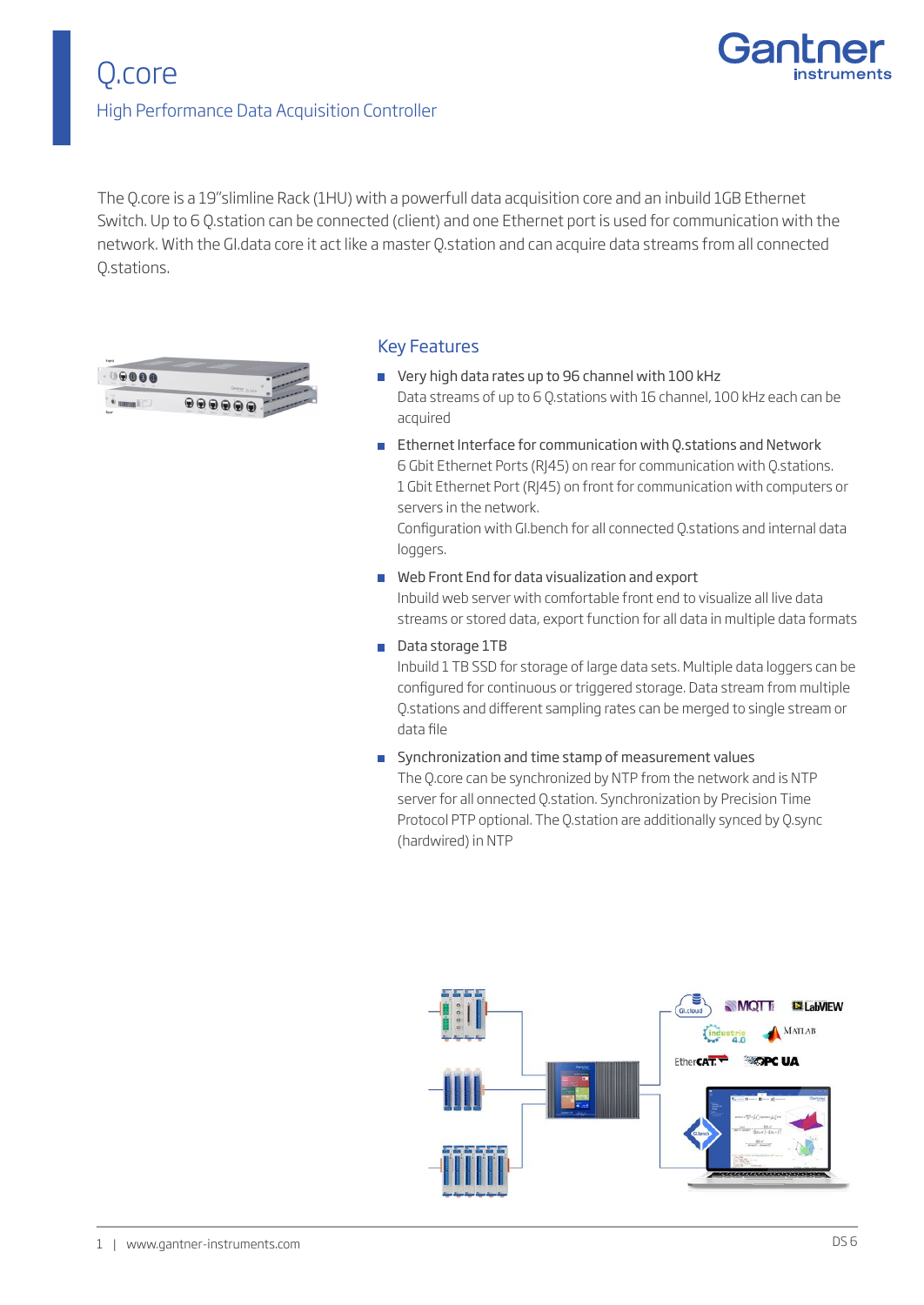

## Q.core High Performance Data Acquisition Controller

## Technical Data

#### Micro Controller

| Type   Intel i7                          |
|------------------------------------------|
| <b>RAM   16 GB</b>                       |
| Data storage   1TB SSD extendable by NAS |
| RTC   Battery buffered                   |
| OS RT Linux                              |

#### Ethernet Interface

| Channels   1 for network connection                                                   |
|---------------------------------------------------------------------------------------|
| Interface   $R$  45 Port 1 Gigabit/s (1Gig-E)                                         |
| Port   8090 and 8004 Websocket for Data stream and system configuration with Gl.bench |

#### Client Interface

| Channels   6 for communication with O.station                                    |
|----------------------------------------------------------------------------------|
| Interface   RI45 Port 1 Gigabit/s (1Gig-E)                                       |
| Data rate $\vert$ on each port one Q station with 16 variables each with 100 kHz |

## USB Interface (only Q.core 102)

| Channels $\vert$ 2 |                                                         |
|--------------------|---------------------------------------------------------|
|                    | Version USB 3.0                                         |
|                    | Function   for additional storage of measurement values |

## HDMI Interface (only Q.core 102)

| Channels $\vert$ 1 |                                     |
|--------------------|-------------------------------------|
|                    | Version   HDMI 2.0                  |
|                    | Function   For service purpose only |

## Synchronisation

| Ethernet   NTP from network                              |
|----------------------------------------------------------|
| Clients   Q.station by NTP from Q.core                   |
| Additional hardwired Q.sync between Q.stations necessary |
| PTP   Optional                                           |

## Power Supply

|                           | Input voltage   12 VDC with supplied table top power brick |
|---------------------------|------------------------------------------------------------|
| Power consumption   100 W |                                                            |
|                           | Power-supply-socket   Lemo EGI.1B.302.CLA                  |

#### Electromagnetic Compabiliy

| According to   EN 61000-4 and EN 55011 |  |
|----------------------------------------|--|
|----------------------------------------|--|